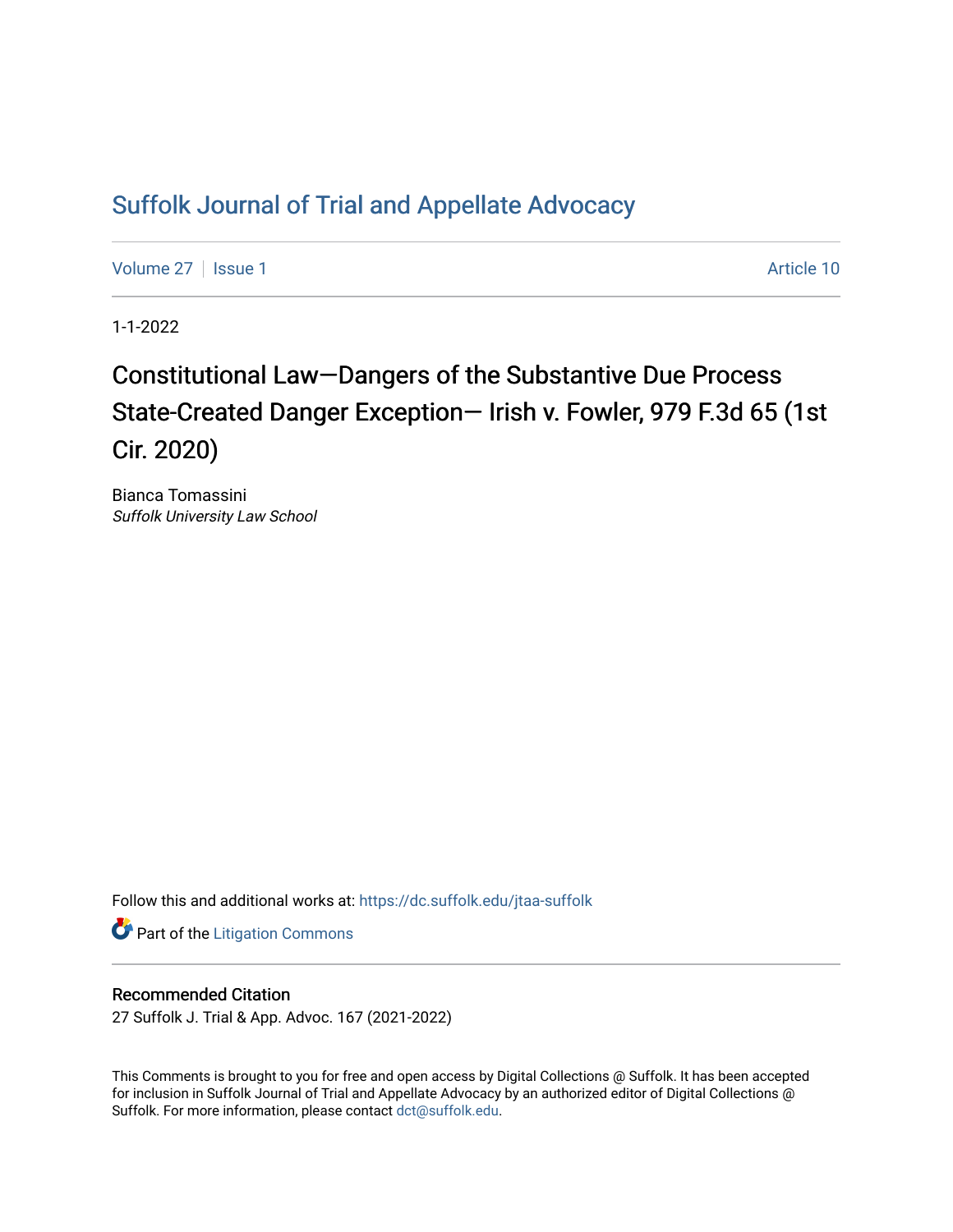### **CONSTITUTIONAL LAW—DANGERS OF THE SUBSTANTIVE DUE PROCESS STATE-CREATED DANGER EXCEPTION—***IRISH V. FOWLER***, 979 F.3D 65 (1ST CIR. 2020)**

When an individual is deprived of life, liberty, or property by the state without due process of law, he or she may bring a cause of action against the state agent ("State Actor") that caused the deprivation under 42 U.S.C.  $\S$  1983.<sup>1</sup> While State Actors are generally not liable for failing to protect an individual from the deprivation of life, liberty, or property by a private actor, this rule is subject to a few exceptions.<sup>2</sup> In *Irish v. Fowler*,<sup>3</sup> the United States Court of Appeals for the First Circuit considered, as an issue of first impression, whether State Actors can be held liable for failing to protect an individual from a third party when the State's actions resulted in the deprivation of that individual's due process rights.<sup>4</sup> The court ulti-

<sup>&</sup>lt;sup>1</sup> *See* U.S. CONST. amend. XIV, § 1 ("No State shall . . . deprive any person of life, liberty, or property, without due process of law . . . ."); 42 U.S.C. § 1983 ("Every person who, under color of any statute . . . subjects . . . any citizen . . . to the deprivation of any rights, privileges, or immunities secured by the Constitution and laws, shall be liable to the party injured in an action at law . . . ."); Matthew D. Barrett, Note, *Failing To Provide Police Protection: Breeding A Viable and Consistent "State-Created Danger" Analysis for Establishing Constitutional Violations under Section 1983*, 37 VAL. U. L. REV. 177, 180 (2002) (noting § 1983 allows action against State for constitutional violations); *see also* Jeremy Daniel Kernodle, Note, *Policing the Police: Clarifying the Test for Holding the Government Liable Under 42 U.S.C. § 1983 and the State-Created Danger Theory*, 54 VAND. L. REV. 165, 170 (2001) (highlighting § 1983 overrides sovereign immunity).

<sup>2</sup> *See* DeShaney v. Winnebago Cnty. Dep't of Soc. Servs., 489 U.S. 189, 197 (1989) ("[A] State's failure to protect an individual against private violence simply does not constitute a violation of the Due Process Clause."); Kernodle*, supra* note 1, at 180 (recognizing "government cannot be held liable for failing to protect an individual against private violence" under Due Process Clause); Barrett, *supra* note 1, at 187 (outlining two exceptions to general rule). "First, liability can be imposed on state actor when an actual custodial relationship exists between a plaintiff and a state actor, also known as a 'special relationship.' Second, liability can be imposed based on the state-created danger theory." Barrett, *supra* note 1, at 187.

<sup>3</sup> 979 F.3d 65 (1st Cir. 2020).

<sup>4</sup> *See id.* at 67 (addressing whether State Actors can violate plaintiffs' due process rights under state-created danger theory). After the court announced its adoption of the state-created danger theory, it considered whether (1) a jury could conclude that the defendants violated plaintiffs' substantive due process rights; (2) the defendants' conduct shocked the conscience; and (3) whether the defendants were protected by qualified immunity. *Id.* at 72, 75-76. Because the defendants moved for summary judgment, plaintiffs were required to "present 'enough competent evidence' to enable a factfinder to decide in its favor on the disputed claims." Carroll v. Xerox Corp., 294 F.3d 231, 237 (1st Cir. 2002) (quoting Goldman v. First Nat'l Bank of Bos., 985 F.2d 1113, 1116 (1st Cir. 1993)). However, even if the court determined that plaintiffs met their evidentiary burden, the motion may still be granted in defendants' favor on the basis of qualified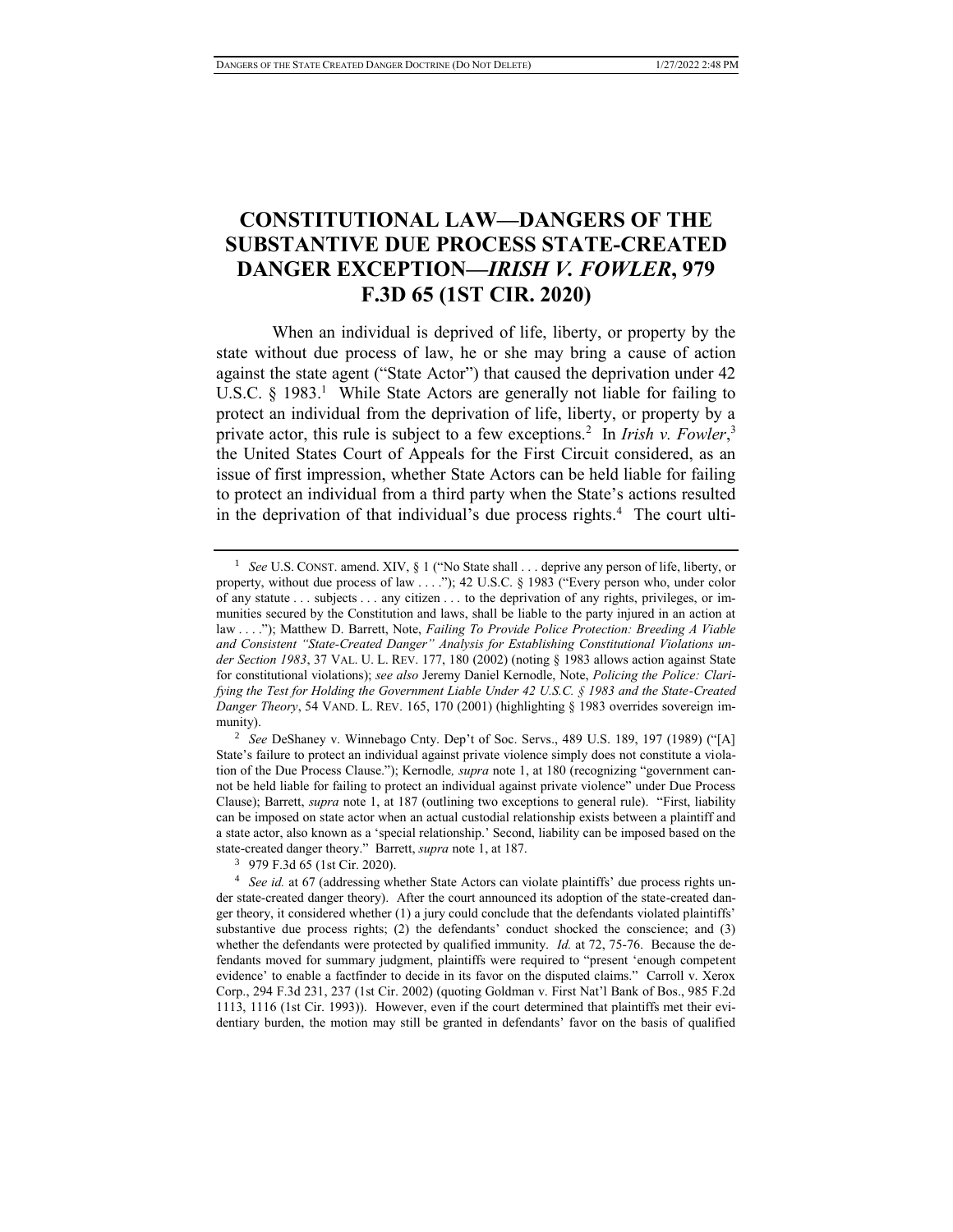mately held that state officials were liable for constitutional violations under the state-created danger theory and that their conduct was not justified by qualified immunity.<sup>5</sup>

On July 15, 2015, plaintiff, Brittany Irish ("Irish"), reported to police that she was kidnapped and repeatedly raped the previous night by her ex-boyfriend, Anthony Lord ("Lord").<sup>6</sup> The case was assigned to defendants, Detective Perkins and Detective Fowler, who were told that Lord was a registered sex offender.<sup>7</sup> After receiving Irish's statement, which also reported Lord's alleged threat to cut her from ear to ear, the detectives met with Irish, who explained she was "scared that Anthony Lord would become terribly violent if he knew [Irish] went to the police."<sup>8</sup> Later that evening, the detectives found evidence corroborating Irish's allegations.<sup>9</sup> The next day, the detectives called Lord to obtain his statement; when Lord did not answer, Detective Perkins left a voicemail.<sup>10</sup>

<sup>6</sup> *See id.* at 68 (explaining event). When Irish contacted Bangor Police Department (BPD), they referred her to Maine State Police (MSP). *Id.* The court noted that its description of the facts of the case was supplemented with facts in *Irish v. Maine*, 849 F.3d 521 (1st Cir. 2017), and the district court's statement of facts. *Id.*; *see also* Irish v. Maine, 849 F.3d 521, 523 (1st Cir. 2017) (detailing complaint, procedural history, and holding); Irish v. Fowler, 436 F. Supp. 3d 362, 364 (D. Me. 2020) (summarizing procedural history and holding).

<sup>7</sup> *See Irish*, 979 F.3d at 68 (noting defendants were made aware of Lord's sex offender status). At the time, it was custom practice to check the sex offender registry and run a criminal background check once police were made aware that the person they were investigating was a sex offender. *Id.* 

See id. (detailing Irish meeting with detectives).

<sup>9</sup> *See id.* (explaining corroborating evidence). When Irish first contacted the police on July 15, she reported specific information about where she was raped. *Id.* Later that evening, the detectives obtained corroborating evidence connecting Lord to the location of the alleged rape. *Id.* 

<sup>10</sup> *See id.* at 69 ("Detective Perkins called Lord while Detective Fowler listened.") When Lord did not answer, Detective Perkins left a voicemail, identifying himself as a detective. *Id.* Prior to the voicemail, Irish submitted a second written statement to the detectives, which said: Lord had threatened to 'cut [her] from ear to ear,' to abduct Irish's children, to abduct and 'torture' Hewitt to find out 'the truth' about what was happening between Irish and Hewitt, to kill Hewitt if Hewitt was romantically involved with Irish, and to weigh down and throw Irish into a lake. *Id.* at 68.Despite these threats and Lord's status as a registered sex offender, the detectives did not "check the sex offender registry to find Lord's address or run a criminal background check." *Id.* at 69.

immunity. Febus-Rodriquez v. Betancourt-Lebron, 14 F.3d 87, 91 (1st Cir. 1994); *see also* Soto v. Flores, 103 F.3d 1056, 1064 (1st Cir. 1997) ("Officials sued for constitutional violations do not lose their qualified immunity merely because their conduct violates some statutory or administrative provision.") (quoting Davis v. Scherer, 468 U.S. 183, 194 (1984)).

<sup>5</sup> *See Irish*, 979 F.3d at 67-68 (outlining holding of court). Since plaintiffs produced triable issues of fact as to whether they suffered a constitutional violation due to the defendants' conduct, the court determined that the state-created danger theory was clearly established case law, and then reversed the district court's grant of summary judgment on the basis of qualified immunity. *Id.* at 67-68, 80.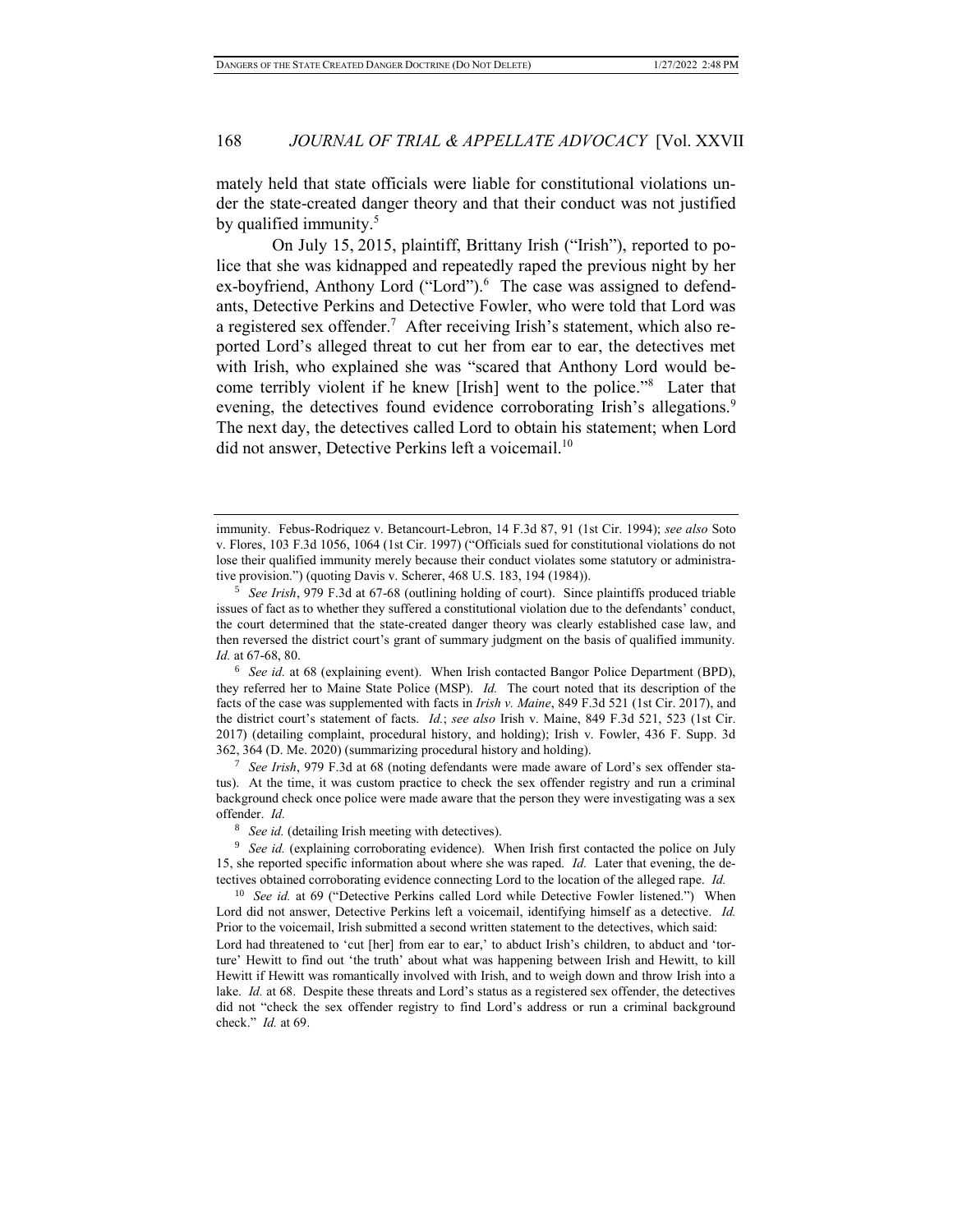Approximately an hour and forty-five minutes after Detective Perkins left the voicemail, the detectives "received notice of a 'possible suspicious' fire in Benedicta, the town where the detectives" found evidence corroborating the allegations against Lord.<sup>11</sup> Irish notified the detectives that it was her parents' barn that was on fire, and reported that earlier that evening "someone had heard Lord say . . . 'I am going to kill a fucker.'"<sup>12</sup> The detectives then began their search for Lord, notifying other state officials to "use caution" if they were to find  $\lim_{n \to \infty} 13$  Soon after the detectives arrived to the barn fire, Irish received a call from her brother who informed her that Lord was "irate" after receiving the voicemail from Detective Perkins and said that "someone's gonna die tonight."<sup>14</sup> Irish relayed this information to the detectives and asked for protection, but the detectives left the scene.<sup>15</sup> About an hour later, the detectives requested a criminal background check on Lord and learned of his criminal record.<sup>16</sup>

After receiving no response from the detectives regarding her requests for protection, Irish called them a third time and was told no protection could be provided because law enforcement lacked "the manpower."<sup>17</sup> Between 3:00 A.M. and 4:00 A.M., when all police resources left the area, Lord stole a truck, drove to the Irish's, and went on a shooting rampage.<sup>18</sup>

<sup>&</sup>lt;sup>11</sup> *See id.* at 68 (noting Lord's potential connection to fire).

<sup>12</sup> *See Irish*, 979 F.3d at 69 (detailing Irish's conversation with detectives). Irish also "told the detectives that she was afraid for her children's safety, planned to stay at her mother's home in Benedicta, and would meet the detectives there." *Id.* 

<sup>&</sup>lt;sup>13</sup> *See id.* (highlighting "use caution" warning). Detective Perkins notified officers "that Lord could be dangerous and to take precautions." *Id.*

<sup>&</sup>lt;sup>14</sup> *See id.* (outlining events that occurred when detectives arrived). Detective Perkins learned of the suspicious fire at 8:05 PM and began the search for Lord at 10:05 PM. *Id.* The detectives arrived at the barn fire around 10:36 PM. *Id.*

<sup>&</sup>lt;sup>15</sup> *See id.* at 69-70 (highlighting Irish's conversation with detectives and request for protection). Even though Irish requested protection, the officers left the scene. *Id.* 

<sup>16</sup> *See id.* at 70 (noting detectives requested Lord's background check at 11:38 PM). The criminal background check occurred hours after learning Lord was a sex offender, which was against standard practice. *Id.* at 69-70. If the detectives followed procedure and ran a background check as soon as they learned about Lord's sex offender status, they would have discovered that Lord was on probation and had a lengthy record of sexual and domestic violence. *Id.* at 69.

<sup>17</sup> *See Irish*, 979 F.3d at 70 (detailing Irish's requests for protection). About an hour after Irish made her second request for protection, Detective Perkins relayed the information to his superior. *Id.* Detective Perkins did not inform Irish that her request for protection was denied until she called again around 2:00 A.M. *Id.* at 70-71.Around 3:00 A.M. or 4:00 A.M., Irish's mother contacted the MSP's hotline explaining her desire to drive to and sleep in the MSP parking lot with Irish and Hewitt for protection. *Id.* An MSP employee advised them not to come, so they stayed in Irish's parents' home. *Id.* at 71.

<sup>&</sup>lt;sup>18</sup> *See id.* (describing Lord's conduct). A Maine resident called the police between 4:00 A.M. and 4:40 A.M., reporting that someone "attacked him with a hammer and stole his truck and guns." *Id.* The resident reported that the incident occurred in Silver Ridge, Maine, which is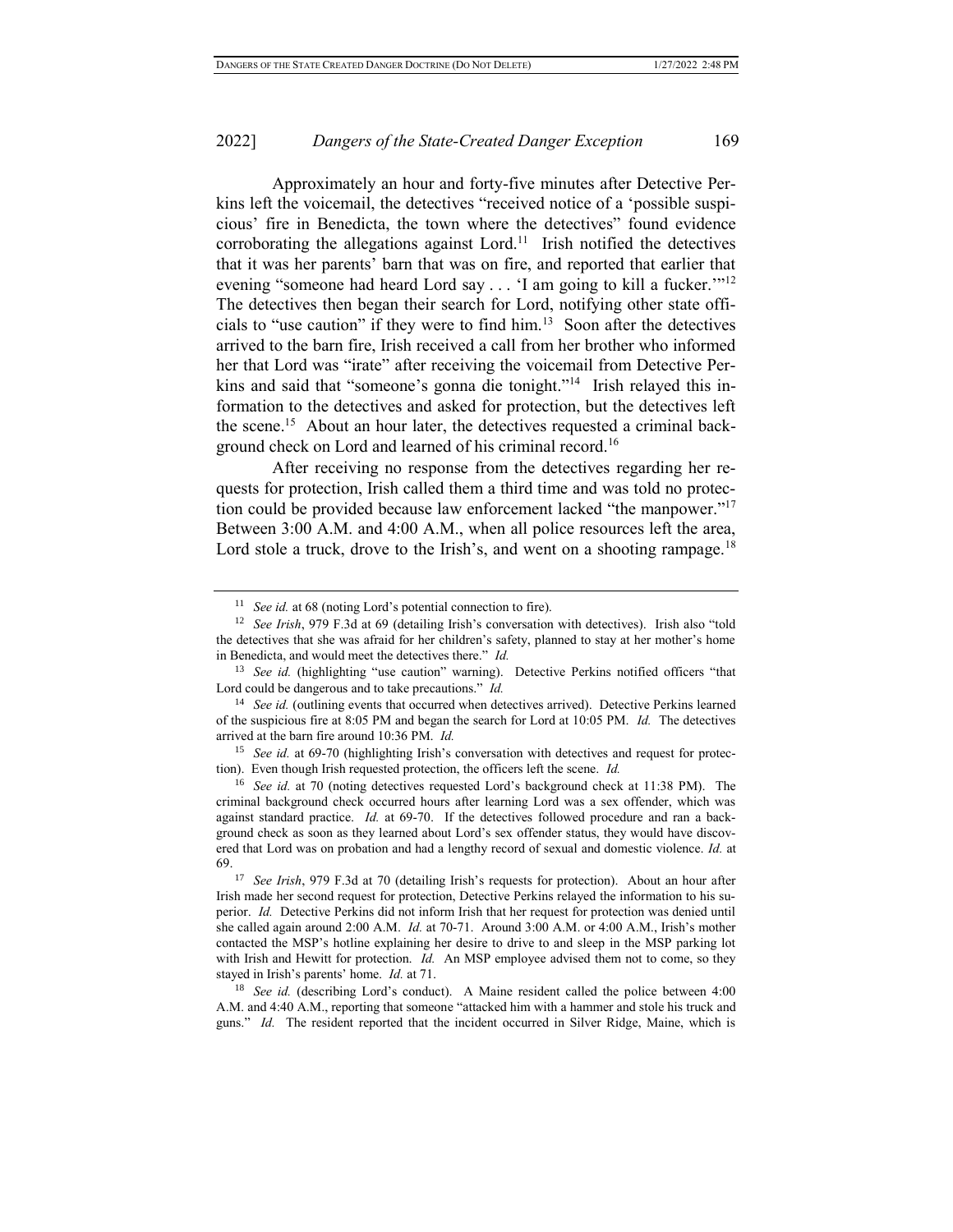Nine hours later, the police apprehended Lord after he killed Irish's boyfriend, shot Irish's mom, and abducted Irish.<sup>19</sup> Irish and her mother brought a § 1983 action against the detectives, claiming a Substantive Due Process violation.<sup>20</sup> The United States District Court for the District of Maine granted summary judgment on the basis of qualified immunity and the plaintiffs appealed.<sup>21</sup> Upon review, the First Circuit "affirm[ed] the district court's holding that a jury could find that the officers violated the plaintiffs' substantive due process rights [and] reverse[d] the grant of defendants' summary judgment motion on qualified immunity grounds."<sup>22</sup>

Congress enacted 42 U.S.C. § 1983 to allow individuals to bring suit against a State Actor when the State Actor deprives a person of life, liberty, or property without the due process of  $law<sup>23</sup>$  In order to recover for a substantive due process violation under  $\S$  1983, the plaintiff must "first, show a deprivation of a property interest in life, liberty, or property" and subsequently "show that the deprivation of this protected right was caused by government conduct."<sup>24</sup> The Supreme Court of the United States, in *DeShaney v. Winnebago County Department. of Social Services*, <sup>25</sup> held that a substantive due process violation does not arise when the State fails to protect individuals from violence by private actors because the State does not cause the deprivation.<sup>26</sup> The Court explained that the purpose of the Due Process Clause "was to protect the people from the State, not to ensure that the State protected [the people] from each other."<sup>27</sup> Since *DeShaney*,

<sup>24</sup> *See* Rivera v. Rhode Island, 402 F.3d 27, 33-34 (1st Cir. 2005) (outlining requirements to assert substantive due process claim).

<sup>25</sup> 489 U.S. 189 (1989).

twelve minutes from Irish's parents' home. *Id.* Lord drove the truck straight to the Irish family home and opened fire. *Id.*

<sup>&</sup>lt;sup>19</sup> *See id.* (noting result of Lord's conduct and length of time before Lord was apprehended).

<sup>20</sup> *See id.* at 67-68 (outlining complaint). "The plaintiffs seek relief based on the statecreated danger doctrine. The plaintiffs argue that the detectives created and enhanced the danger and then failed to protect them in the face of Lord's escalating threats." *Id.* at 68.

<sup>&</sup>lt;sup>21</sup> *See id.* (explaining procedural history). On a prior appeal, the First Circuit "had earlier vacated the dismissal of these claims for failure to state a claim." *Id.* After the remand, the detectives moved for summary judgment, which the district court granted. *Id.* 

<sup>22</sup> *See Irish*, 979 F.3d at 68 (stating holding of case).

<sup>23</sup> *See* 42 U.S.C. § 1983 (establishing constitutional remedy for violations of Fourteenth Amendment); U.S. CONST. amend. XIV, § 1 (declaring right to due process for deprivations of "life, liberty, or property" caused by State); *see also* Kernodle, *supra* note 1, at 170 (explaining State Actor liable under § 1983 for depriving citizens of their rights).

<sup>&</sup>lt;sup>26</sup> *See id.* at 197 ("As a general matter, then, we conclude that a State's failure to protect an individual against private violence simply does not constitute a violation of the Due Process Clause.")

<sup>27</sup> *See id.* at 195 (explaining scope of Due Process Clause). The Court noted that the Due Process Clause "is phrased as a limitation on the State's power to act, not as a guarantee of certain minimal levels of safety and security[.]" *Id.* at 195-96.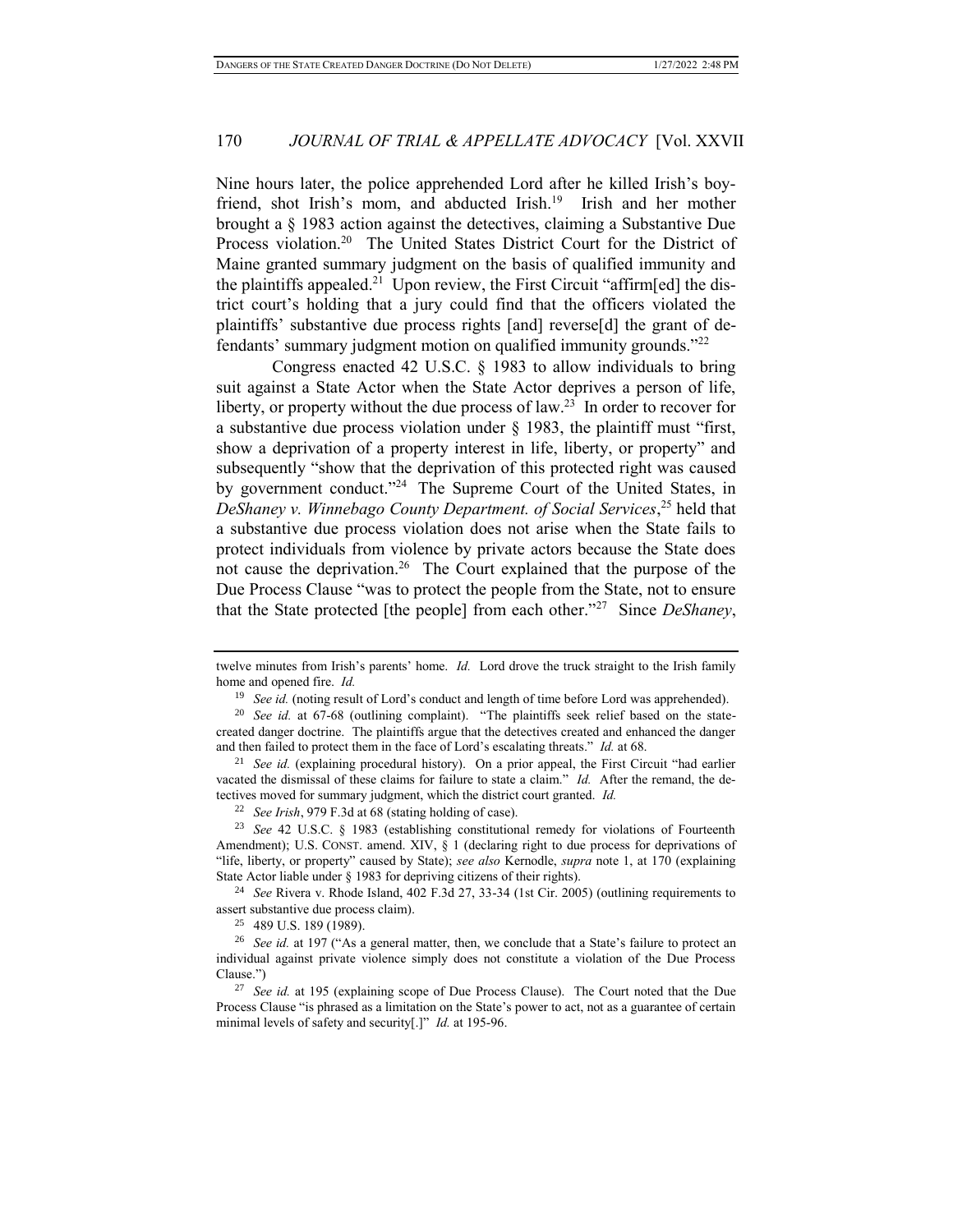lower courts have recognized two departures from this general rule.<sup>28</sup> One of these recognized exceptions is the state-created danger theory, which provides for a cause of action if the State creates or enhances some danger to an individual and then fails to protect the individual from harm subsequently caused by a third party.<sup>29</sup>

Although many circuits have adopted the state-created danger theory, there are still some that have not.<sup>30</sup> Because the Supreme Court has never explicitly endorsed or applied the state-created danger theory, its scope remains unclear, resulting in the creation of varied frameworks  $across$  circuit courts.<sup>31</sup> Despite this ambiguity, circuits agree that when the

<sup>28</sup> *See* Kernodle, *supra* note 1, at 173-74 (outlining two theories when State Actor has duty to protect individual against private actor). Following the Supreme Court's decision in *DeShaney*, federal circuit courts recognized two exceptions to *DeShaney's* canonical rule that the Due Process Clause does not create an affirmative duty to protect individuals from private third parties. *Id.* at 173. First, liability can be imposed on a State Actor when an actual custodial relationship exists between a plaintiff and the State Actor, also known as a "special relationship." *Id.* Second, liability can be imposed based on the state-created danger theory. *Id.*; *see also* Barrett, *supra* note 1, at 187 (explaining two exceptions derived from *DeShaney*). The *DeShaney* Court said in dicta that the state "played no part in [the danger's] creation, nor did it do anything to render [the plaintiff] any more vulnerable to them." *DeShaney*, 489 U.S. at 201. Courts have used this language to find liability when the State fails to protect an individual from a third party after the State created or caused danger to that individual. Joseph M. Pellicciotti, Annotation, *"State-created danger," or Similar Theory, as Basis for Civil Rights Action under 42 U.S.C.A. § 1983,* 159 A.L.R. Fed. 37 (2000) (explaining courts inference of state-created danger theory from language in *DeShaney*).

<sup>29</sup> *See* 18A Eugene McQuillin, *The Law of Municipal Corporations* § 53:278 (3d. ed.) (recognizing and outlining state-created danger theory exception); *see also* Rivera v. Rhode Island, 402 F.3d 27, 34-35 (1st. Cir. 2005) ("The Supreme Court [in *DeShaney*] also suggested, but never expressly recognized, the possibility that when the state creates the danger to an individual, an affirmative duty to protect might arise . . . .")

<sup>30</sup> *See* Kernodle, *supra* note 1, at 175-76 (distinguishing circuit stances on state-created danger theory). The Second, Third, Fourth, Sixth, Seventh, Eighth, Ninth, Tenth, and D.C. circuits have adopted the doctrine; *see also, e.g.,* Okin v. Vill. of Cornwall-on-Hudson Police Dep't, 577 F.3d 415, 427-28 (2d Cir. 2009); Sanford v. Stiles, 456 F.3d 298, 304-05 (3d Cir. 2006); Doe v. Rosa, 795 F.3d 429, 439 (4th Cir. 2015); Jane Doe v. Jackson Loc. Sch. Dist. Bd. of Educ., 954 F.3d 925, 932 (6th Cir. 2020); D.S. v. E. Porter Cnty. Sch. Corp., 799 F.3d 793, 798 (7th Cir. 2015); Fields v. Abbott, 652 F.3d 886, 890-91 (8th Cir. 2011); Kennedy v. City of Ridgefield, 439 F.3d 1055, 1066 (9th Cir. 2006); Est. of B.I.C. v. Gillen, 710 F.3d 1168, 1173 (10th Cir. 2013); Butera v. District of Columbia, 235 F.3d 637, 652 (D.C. Cir. 2001). The Fifth and Eleventh Circuits have not recognized the state-created danger doctrine. Cook v. Hopkins, No. 19- 10217, 2019 U.S. App. LEXIS 33713, at \*13 (5th Cir. Nov. 8, 2019); Vaughn v. City of Athens, No. 05-12954, 2006 WL 1029167, at \*1 n.1 (11th Cir. Apr. 20, 2006). *But see* Est. of Lance v. Lewisville Indep. Sch. Dist., 743 F.3d 982, 1003 (5th Cir. 2014) (noting case "does not sustain a state-created danger claim, even assuming that theory's validity"); Waddell v. Hendry Cnty. Sherriff's Off., 329 F.3d 1300, 1305-06 (11th Cir. 2003) (recognizing recovery under § 1983 for government conduct that is "arbitrary or conscience shocking").

<sup>&</sup>lt;sup>31</sup> See Milena Shtelmakher, Note, Police Misconduct and Liability: Applying the State-Created Danger Doctrine to Hold Police Officers Accountable for Responding Inadequately to Domestic-Violence Situations, 43 LOY L.A. L. REV. 1533, 1540 (2010) (explaining lack of Su-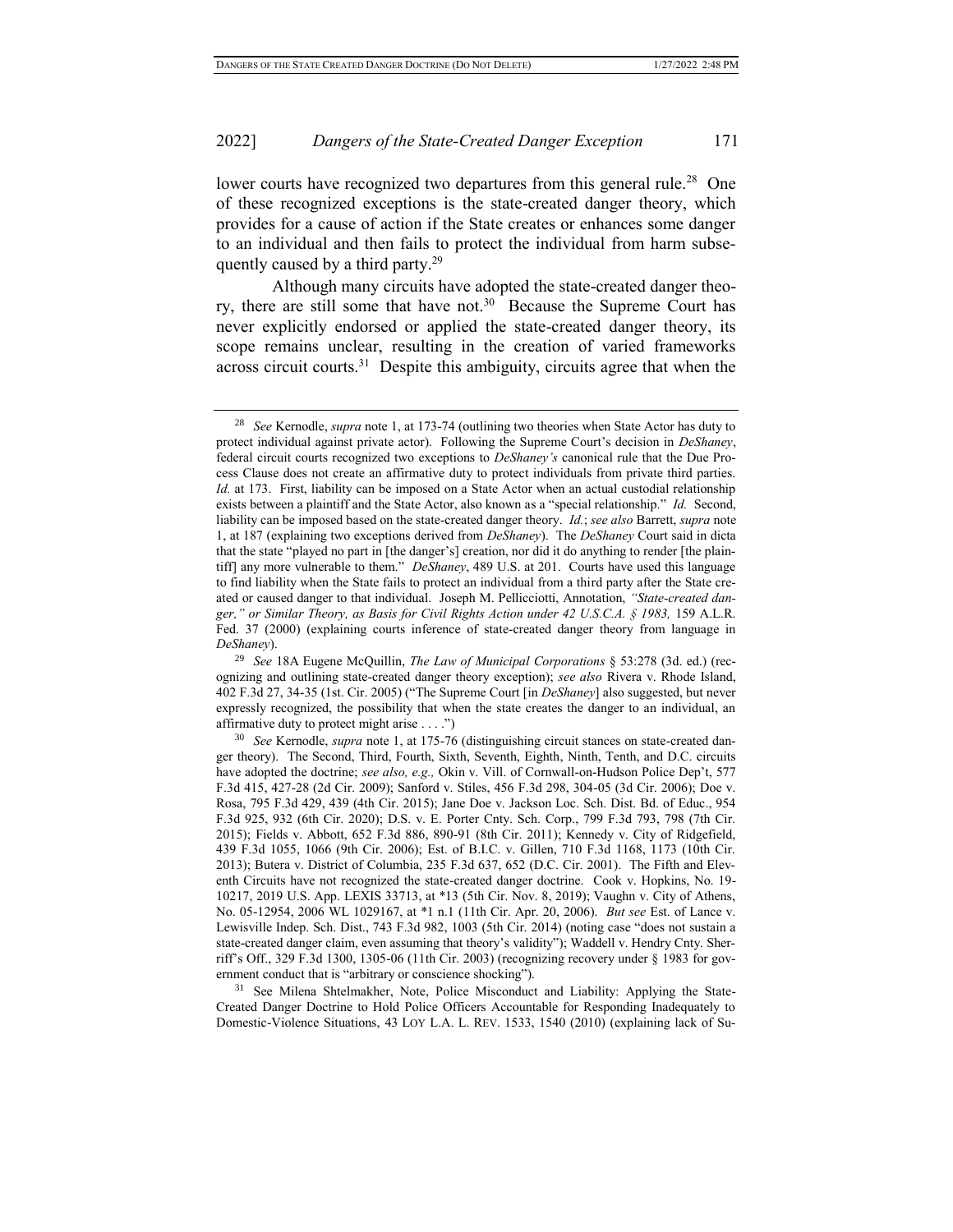state violates an individual's constitutional rights under the doctrine, then § 1983 permits recovery; however, State Actors may be protected from civil liability if they are entitled to qualified immunity.<sup>32</sup> The doctrine of qualified immunity shields government officials sued in their individual capacities from civil liability unless the State Actors (1) violated a federal or constitutional right; and (2) the unlawfulness of their conduct was "clearly established at the time."<sup>33</sup> Qualified immunity shields State Actors from liability in jurisdictions that have not recognized the state-created danger doctrine because failing to protect an individual from a third party is not considered a constitutional violation.<sup>34</sup> Qualified immunity also protects State Actors from liability in jurisdictions that have adopted the doctrine because the ambiguity surrounding the doctrine has caused courts to conclude that the unlawfulness of their conduct was not clearly established at the time.<sup>35</sup>

While, prior to 2020, the First Circuit had not recognized the statecreated danger doctrine, it considered its scope in precedent cases.<sup>36</sup> In *Rivera v. Rhode Island*<sup>37</sup>, the court discussed the doctrine, but ultimately ruled that the exception was inapplicable as law enforcement's conduct of identifying the plaintiff as a witness and taking her witness statement in a murder investigation did not trigger a duty to protect under the state-created danger theory.<sup>38</sup> The *Rivera* court examined its prior case law on the state-

<sup>33</sup> See Stacey Haws Felkner, Proof of Qualified Immunity Defense in 42 U.S.C.A. § 1983 or Bivens Actions Against Law Enforcement Officers, 59 Am. Jur. Proof of Facts 3d 291, § 1 (2000) (outlining qualified immunity standard).

<sup>34</sup> *See* Cook v. Hopkins, No. 19-10217, 2019 U.S. App. LEXIS 33713, at \*13 (5th Cir. Nov. 8, 2019) (failing to find liability under state-created danger theory); Vaughn v. City of Athens, No. 05-12954, 2006 WL 1029167, at \*1 n.1 (11th Cir. Apr. 20, 2006) (rejecting liability under state-created danger theory).

<sup>35</sup> *See* Nahmod, *supra* note 32 ("[S]ome courts avoid the [state-created danger] issue by finding no clearly settled law for qualified immunity purposes.")

<sup>36</sup> *See* Rivera v. Rhode Island*,* 402 F.3d 27, 35 (1st Cir. 2005) (outlining cases within circuit that have discussed state-created danger theory).

<sup>37</sup> 402 F.3d 27 (1st Cir. 2005).

<sup>38</sup> *See id.* at 37-38 ("[R]endering a person more vulnerable to risk does not create a constitutional duty to protect.") The *Rivera* court referenced *DeShaney* in its opinion, explaining that "a state's affirmative constitutional duty to protect an individual from private violence arises where

preme Court doctrinal guidance has caused inconsistent circuit applications); see also Kernodle, *supra* note 1, at 169 ("Because the Supreme Court has never explicitly or clearly addressed the theory, the federal circuits apply it unevenly and erratically.")

<sup>32</sup> *See* 42 U.S.C. § 1983 ("Every person who, under color of any statute . . . subjects . . . any citizen . . . to the deprivation of any rights, privileges, or immunities secured by the Constitution and laws, shall be liable to the party injured in an action at law . . . ."); Martin A. Schwartz, *Section 1983 Litigation Claims & Defenses* § 3.09 (4th ed.) (highlighting uncertainty regarding statecreated danger theory causes qualified immunity protection); 1 Sheldon H. Nahmod, *Civil Rights & Civil Liberties Litigation: The Law of Section 1983* § 3:61 (4th ed.) (explaining courts avoid finding liability under state-created danger theory by finding qualified immunity).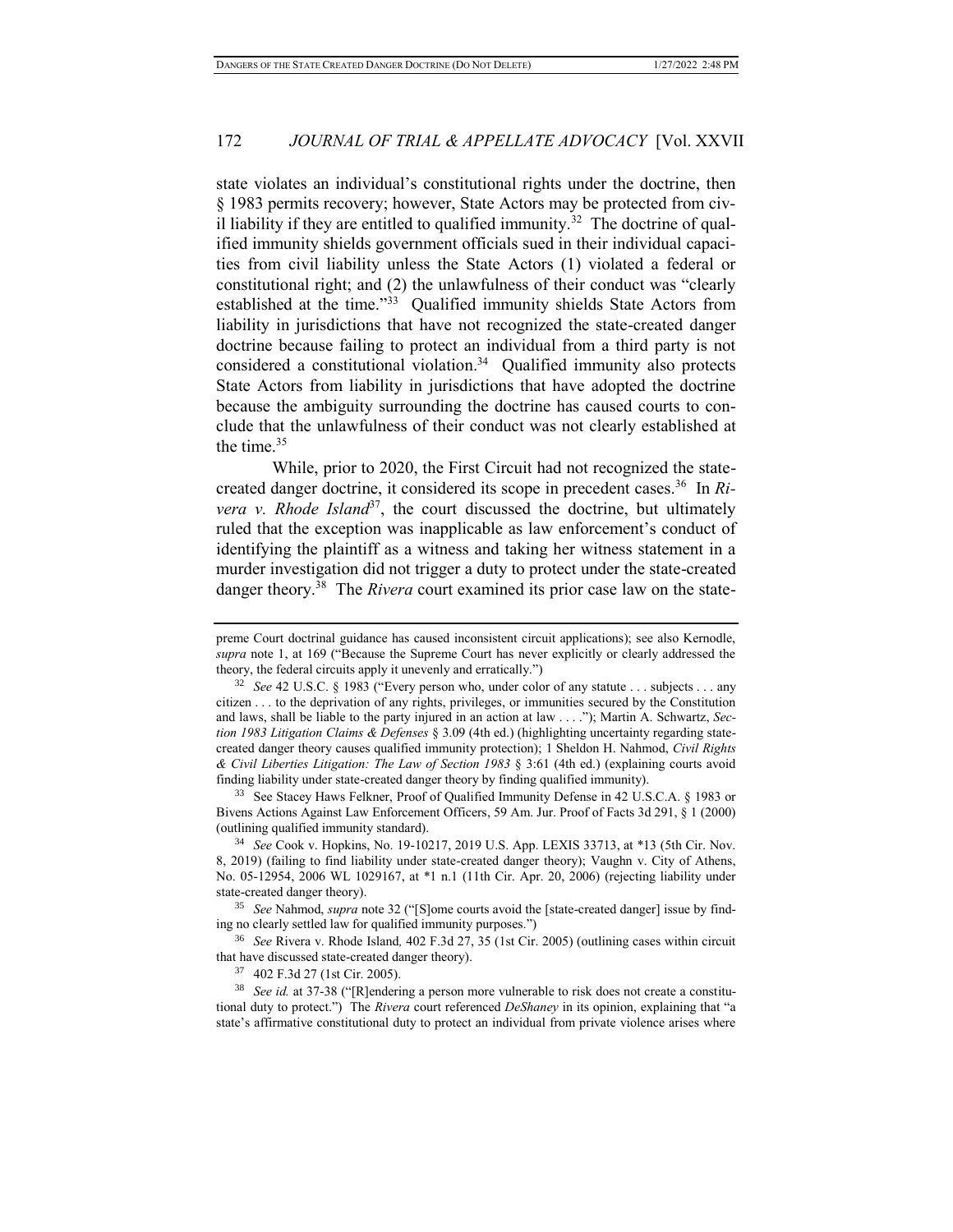created danger doctrine and reiterated that the State's action must create or enhance danger to the individual, as well as "shock the conscience."<sup>39</sup> Though the *Rivera* court's framework for the state-created danger doctrine differs from those applied by other circuits, central similarities have emerged among them.<sup>40</sup> The core elements required to prevail on a statecreated danger claim are: (1) that a state official affirmatively acted to create or enhance harm to the plaintiff; (2) that the potential harm was specific to the plaintiff; (3) that the act caused harm to the plaintiff; and (4) that the act was highly culpable.<sup>41</sup> Despite the common features among these circuits, courts remain split as to whether the doctrine is valid and whether it is "clearly established law."<sup>42</sup>

*Id.* at 35 (citing Hasenfus v. LaJeunesse, 175 F.3d 68, 73 (1st Cir. 1999)). The court noted its past discussions of the theory and considered persuasive authority referenced under its prior case law. *Id.* at 35-36 (highlighting past discussions in First Circuit); *see also* Soto v. Flores, 103 F.3d 1056, 1063-64 (1st Cir. 1997) (citing other circuits' discussions on state-created danger theory); Hasenfus, 175 F.3d at 72, 74 n.3 (observing other circuits and noting potential due process violation under state-created danger theory).

<sup>40</sup> *See* Michael E. Withey & Karen Koehler, *Cause of Action for State-Created Danger Under 42 U.S.C.A. § 1983*, 21 CAUSES OF ACTION 2D 175, § 5 (2003) (explaining overlapping similarities between different circuits' tests); Veronica Zhang, Note, *Throwing the Defendant into the Snake Pit: Applying a State-Created Danger Analysis to Prosecutorial Fabrication of Evidence*, 91 B.U. L. REV. 2131, 2152-56 (2011) (noting overlap of elements between multiple tests); *see also* Lauren Oren, *Safari into the Snake Pit: The State-Created Danger Doctrine,* 13 WM. & MARY BILL RTS. J. 1165, 1168 (2005) (identifying state-created danger claim requires "high level of culpability").

<sup>41</sup> *See* Ryan Avery, Note, *Fair Shake or an Offer They Can't Refuse? The Protection of Cooperating Alien Witnesses Under United States Law*, 33 SUFFOLK TRANSNAT'L L. REV. 347, 365- 66 (2010) ("Although U.S. circuit courts have applied different tests to evaluate state-created danger claims, the four-element test set forth [by the Third Circuit] appears to incorporate all of the jurisdictional rules crafted to date."); Sanford v. Stiles, 456 F.3d 298, 304-05 (3d Cir. 2006) (modifying four elements of state-created danger test of Third Circuit). *But see* Daniel J. Moore, Comment, *Protecting Alien-Informants: The State-Created Danger Theory, Plenary Power Doctrine, and International Drug Cartels*, 80 TEMP. L. REV. 295, 300-01 (2007) ("[T]he state-created danger exception remains a viable theory in most jurisdictions. Nevertheless, it is difficult to synthesize a single interjurisdictional standard for applying the state-created danger exception, which leads to some variation among the circuits.")

<sup>42</sup> *See* McQuillin, *supra* note 29 ("It has yet to be decided definitively whether a state-created danger theory is a viable mechanism for finding a constitutional injury"); Felkner, *supra* note 33 (outlining cases that grant qualified immunity when considering state-created danger theory).

there is some deprivation of liberty by State Actors." *Id.* at 38. Although the state's action "render[ed] the individual more vulnerable to harm," it did not cause a deprivation; thus, the state did not have a duty to protect. *Id.*

<sup>39</sup> *See id.* at 34-36 (discussing scope of state-created danger doctrine).

Even if there exists a special relationship between the state and the individual or the state plays a role in the creation or enhancement of the danger . . . there is a further and onerous requirement that the plaintiff must meet in order to prove a constitutional violation: the state actions must shock the conscience of the court.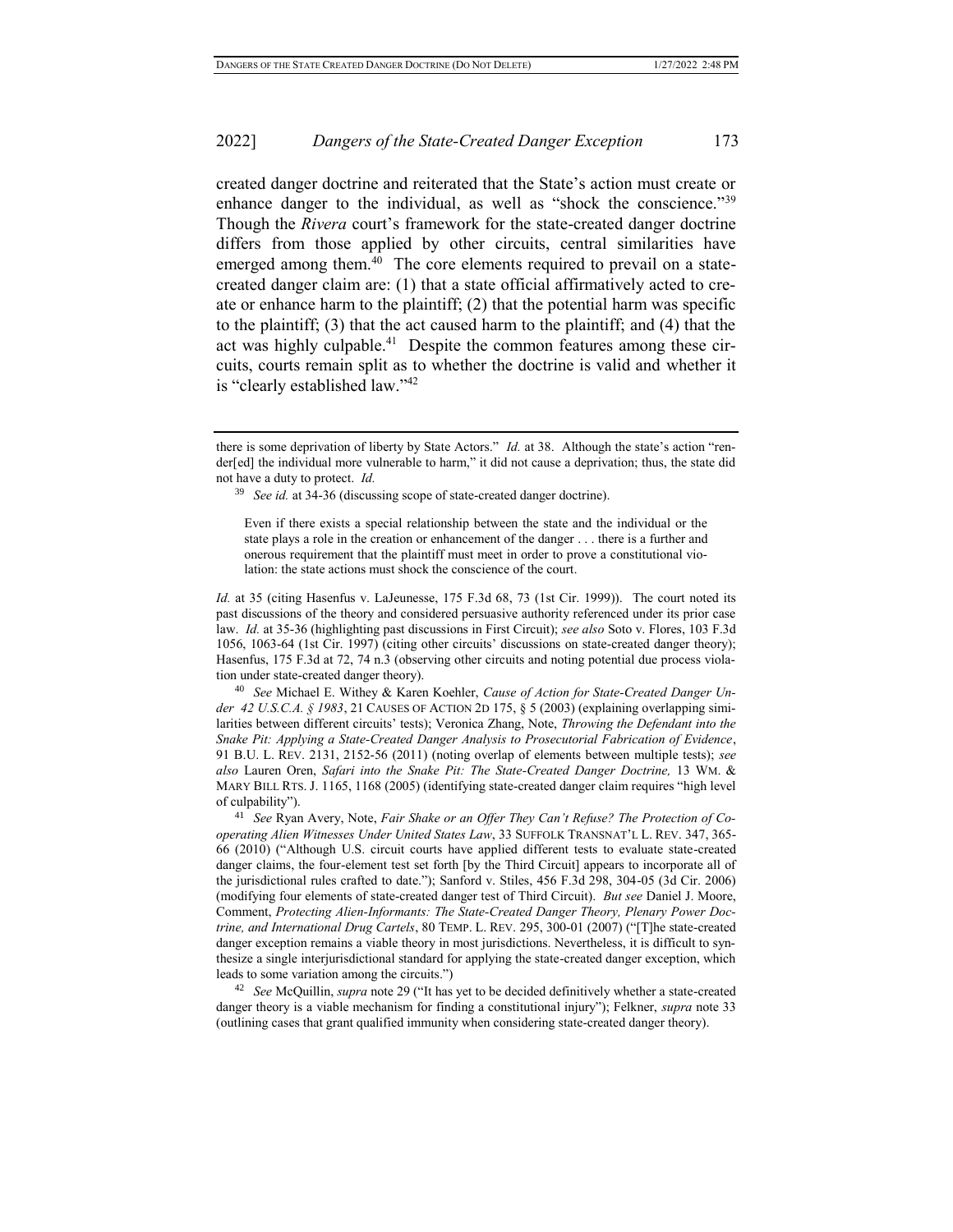In *Irish v. Fowler*, the First Circuit considered whether State Actors can be held liable for a substantive due process violation under the state-created danger doctrine, and if so, whether the State Actors can claim immunity based on an argument that the doctrine was not "clearly established at the time" of the violation. $43$  As an issue of first impression, the court adopted the state-created danger doctrine, which recognizes that State Actors may be liable for failing to protect victims against private conduct when the State Actor's action enhanced the danger to the victim and such conduct caused a deprivation of life, liberty, or property.<sup>44</sup> In its reasoning, the court looked to the history of the doctrine and noted that the Supreme Court in *DeShaney* "*suggested* that when the state creates the danger to an individual, an affirmative duty to protect might arise."<sup>45</sup> The court then looked to the nine circuits that have recognized the doctrine and identified the common elements required to assert a viable state-created danger substantive due process claim.<sup>46</sup> Specifically, the court recognized that these circuits require that "the defendant affirmatively acted to create or exacerbate a danger to a specific individual or class of people . . . . [And] the defendant's acts be highly culpable and go beyond mere negligence."<sup>47</sup> After considering the scope of the theory, the court acknowledged that it has "repeatedly outlined the core elements of the state-created danger doctrine," but despite its past discussions, had not found it applicable to the facts of a specific case until now.<sup>48</sup>

<sup>43</sup> *See Irish,* 979 F.3d 65, 72, 75 (1st Cir. 2020) (noting issues before court). The district court granted the defendants' motion for summary judgement on the basis of qualified immunity, and the plaintiffs appealed. *Id.* at 72. Qualified immunity shields State Actors from liability unless "(1) they violated a federal statutory or constitutional right, and (2) the unlawfulness of their conduct was 'clearly established at the time.'" *Id.* at 76 (quoting District of Columbia v. Wesby, 138 S. Ct. 577, 589 (2018)). Because a qualified immunity analysis requires a constitutional violation, the court first addressed whether there was a substantive due process violation based on the state-created danger doctrine. *Id.* at 75-76.

<sup>44</sup> *See id.* at 67 ("Under the state-created danger substantive due process doctrine, officers may be held liable for failing to protect plaintiffs from danger created or enhanced by their affirmative acts. In doing so, we for the first time join nine other circuits in holding such a theory of substantive due process liability is viable.")

<sup>45</sup> *Id.* at 73 (emphasis added) (recognizing Supreme Court "suggested" state-created danger doctrine).

<sup>46</sup> *See id.* (identifying circuits that adopted state-created danger doctrine).

<sup>47</sup> *Id.* at 73-74 (describing circuits uniformly required doctrinal elements). Additionally, the court indicated that "most circuits require that the defendant's actions 'shock the conscience.'" *Id.* at 74 n.4.

<sup>48</sup> *See Irish,* 979 F.3d at 75, 78 (distinguishing case from precedent). "This case presents different facts that require us to recognize the state-created danger doctrine . . . ." *Id.* at 75. The court pieced together its state-created danger discussions from precedent and noted that the "core elements" outlined in its prior case law "have been articulated in other circuits." *Id.* at 74. Relying on dicta, the court identified the following as core elements to the state-created danger doctrine: (1) there must be affirmative action that increases danger of third-party harm to an individ-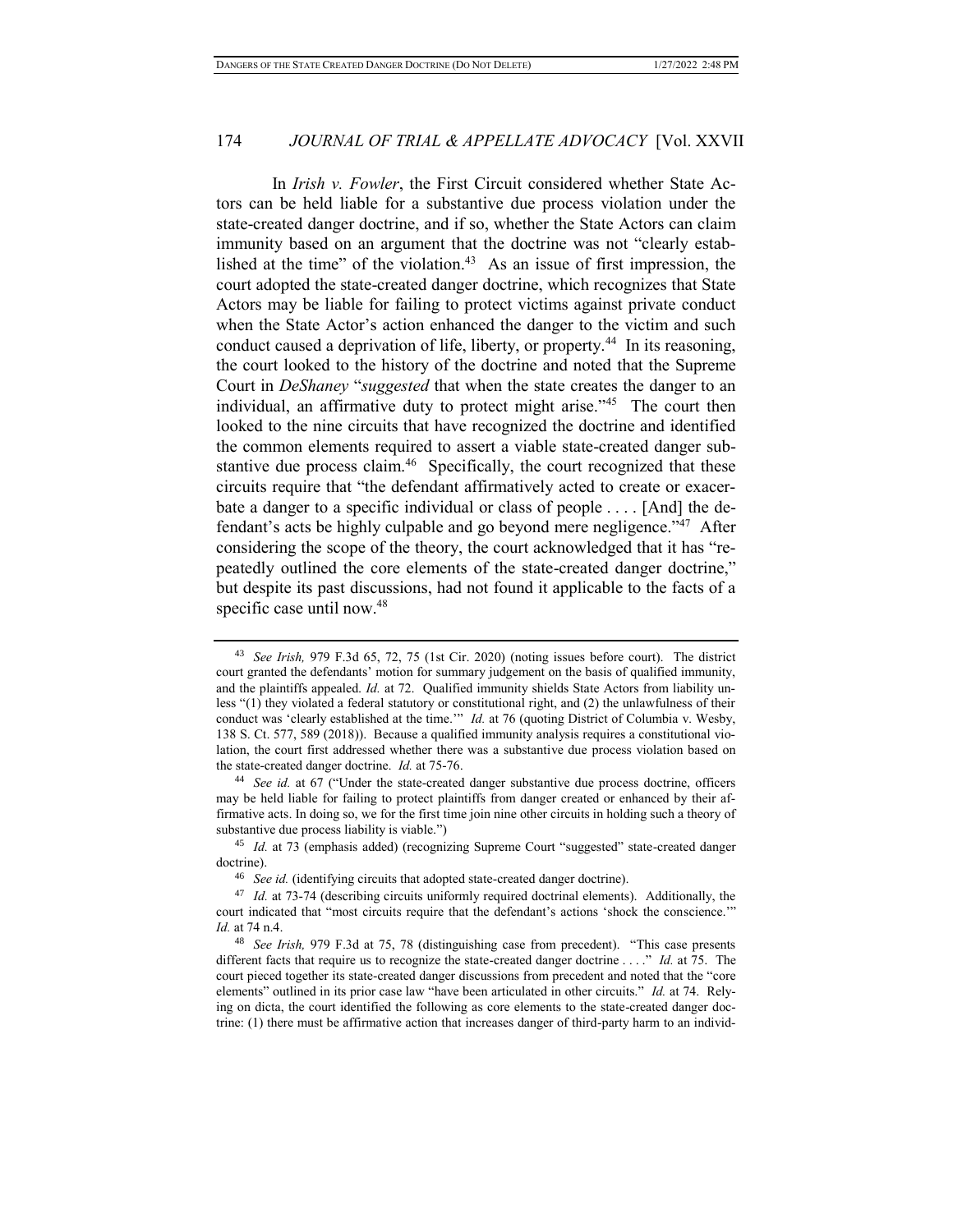In recognizing the state-created danger doctrine, the First Circuit formally defined "the necessary components" for a viable claim and considered whether the detectives were protected by qualified immunity.<sup>49</sup> The court agreed with the district court's conclusion that a jury could find that a substantive due process violation occurred, and thus focused on whether the state-created danger law was "clearly established" at the time of the violation.<sup>50</sup> To determine whether the law was "clearly established," the court relied on "a robust 'consensus of cases of persuasive authority'" and concluded that the State Actors were not shielded from liability because "[t]he widespread acceptance of the state-created danger theory . . . was sufficient to clearly establish that a state official may incur a duty to protect a plaintiff where the official creates or exacerbates a danger to the plaintiff."<sup>51</sup> The court noted that a majority of circuits had accepted the theory, providing "notice to every reasonable officer" that such conduct would be unlawful.<sup>52</sup> The court also noted specific First Circuit case law that should have warned the officers that they could be held liable under the state-created danger doctrine.<sup>53</sup> The court therefore concluded that the de-

<sup>50</sup> *See id.* at 76 (noting qualified immunity defense dependent on "clearly established prong"). The court further explained:

The test to determine whether a right is clearly established asks whether the precedent is "clear enough that every reasonable official would interpret it to establish the particular rule the plaintiff seeks to apply" and whether "[t]he rule's contours [were] so well defined that it is clear to a reasonable officer that his conduct was unlawful in the situation he confronted."

#### *Id.* (quoting District of Columbia v. Wesby, 138 S. Ct. 577, 589 (2018)).

<sup>51</sup> *Id.* at 77 (explaining why state-created danger theory was "clearly established"). Defendants' argued that the law was not "clearly established" because "this circuit to date has not recognized the state-created danger doctrine," but the court rejected this. *Id.* The court explained that "clearly established law can be dictated by controlling authority or a robust consensus of persuasive authority." *Id.* at 76*.* Furthermore, the court explained that a "robust consensus" among the circuits "does not require the express agreement of every circuit." *Id.* at 76.

<sup>52</sup> *Id.* at 76 (outlining how "clearly established" standard determines liability). The court explained that when an officer violates proper police procedure, as the detectives did here, it supports the argument that "a reasonable officer in [the officer's] circumstance would have believed that his conduct violated the Constitution." *Id.* at 77 (citing Stamps v. Town of Framingham, 813 F.3d 27, 32 n.4 (1st. Cir. 2016)).

<sup>53</sup> *See Irish,* 979 F.3d at 78 (explaining "Rivera was a critical warrant bell that officers could be held liable under the state-created danger doctrine.")

ual; (2) the State Actor must create the harm towards the plaintiff; (3) the plaintiff cannot "voluntarily" assume the risk of the danger; (4) the danger the State Actor creates must be specific to the plaintiff; (5) the State Actor's conduct must cause injury to the plaintiff; and (6) the State Actor's action must "shock the conscience." *Id.*

<sup>&</sup>lt;sup>49</sup> *See id.* at 75 (stating "necessary components" to assert viable state-created danger claim). After establishing the state-created danger test, the First Circuit applied it to determine whether Irish properly asserted a substantive due process claim under the state-created danger framework, and if so, whether the detectives are protected by qualified immunity. *Id.* at 75-76.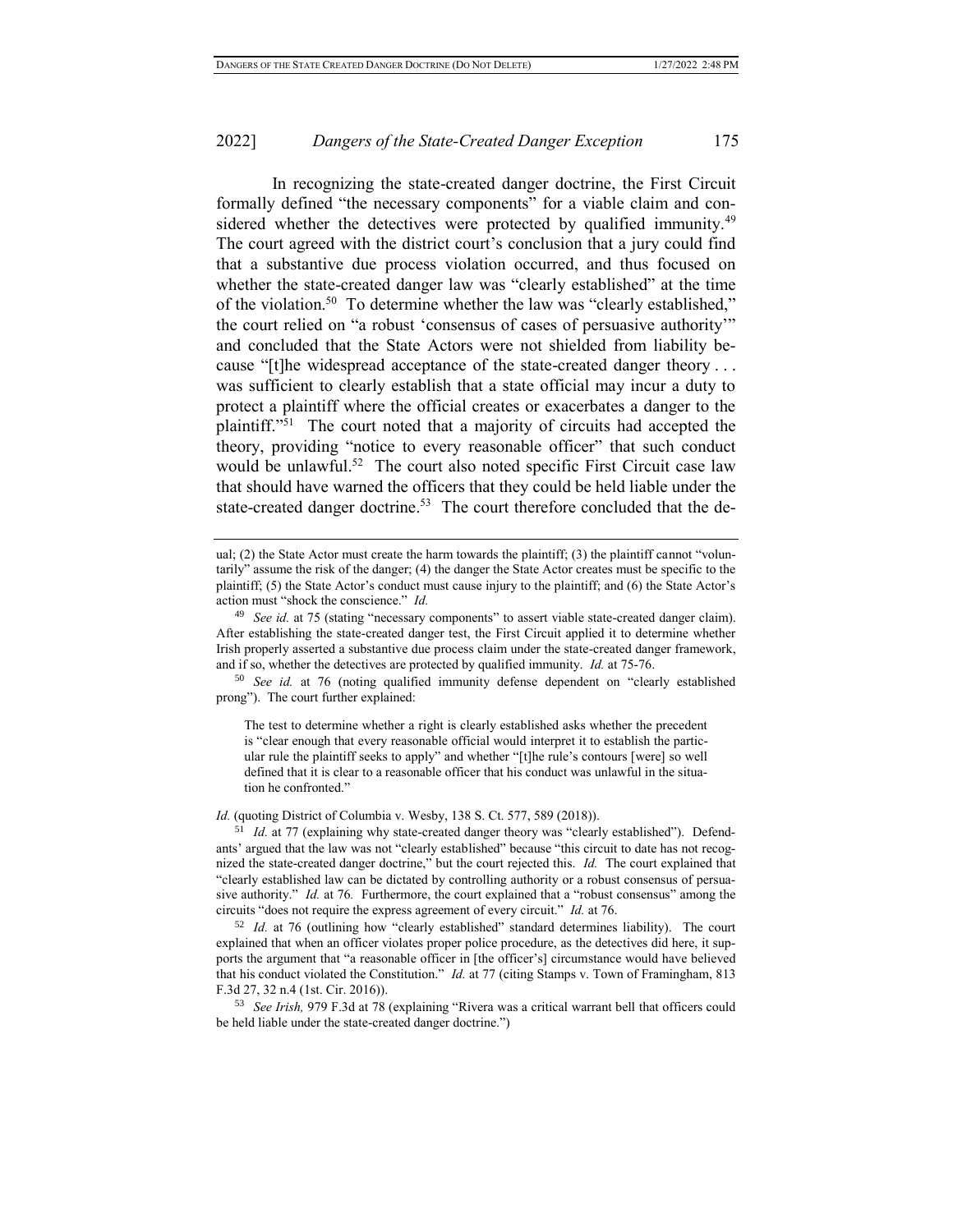tectives were not protected by qualified immunity, as reasonable officers would have been aware that affirmative actions that increase or enhance danger to an individual are unlawful.<sup>54</sup>

The ambiguity surrounding the state-created danger doctrine led the First Circuit to adopt the theory as valid without accurately considering the scope of the doctrine.<sup>55</sup> Despite this uncertainty, the court properly pointed to suggestive language in *DeShaney* and the general acceptance by sister circuits as justification for its adoption.<sup>56</sup> However, when discussing the contours of the doctrine, the court did not properly consider the varied and erratic applications of its sister circuits.<sup>57</sup> Each of the nine circuits that have adopted the doctrine maintains a different test; therefore, what constitutes "state-created danger" in one circuit is different in another.<sup>58</sup> Never-

<sup>57</sup> *See* Shtelmakher, *supra* note 31, at 1540 ("[E]ven though most circuits acknowledge the state-created danger doctrine, its scope and limitations are still ill-defined and its application is considerably inconsistent.") Although there are similarities among the elements of the statecreated danger doctrine, "[t]here are substantive differences in the elements and burden of proof from one circuit to another." Withey & Koehler, *supra* note 40. For example, the Tenth Circuit utilizes a six-part test, which requires a showing of:

(1) the charged state entity and the charged individual actors created the danger or increased plaintiff's vulnerability to the danger in some way; (2) plaintiff was a member of a limited and specifically definable group; (3) defendant['s] conduct put plaintiff at substantial risk of serious, immediate, and proximate harm; (4) the risk was obvious or known; (5) defendants acted recklessly in conscious disregard of that risk; and (6) such conduct, when viewed in total, is conscience shocking.

Est. of B.I.C. v. Gillen, 710 F.3d 1168, 1173 (10th Cir. 2013). Whereas the Fourth Circuit requires a plaintiff to "show that the State Actor created or increased the risk of private danger, and did so directly through affirmative acts, not merely through inaction or omission." Doe v. Rosa, 795 F.3d 429, 439 (4th Cir. 2015).

<sup>58</sup> *See* Kernodle, *supra* note 1, at 197 (noting lack of unified test causes various outcomes); Barrett, *supra* note 1, at 224-25 ("While all of these circuits cite the same language from *DeShaney*, the different key elements only amplify the confusion surrounding the proper parame-

<sup>54</sup> *See id.* at 77-78 (outlining reasons why state-created danger doctrine was clearly established). The court distinguished this case from its precedent case, *Soto v. Flores*, 103 F.3d 1056 (1st. Cir. 1997), which "concluded that the state-created danger doctrine was not clearly established." *Id.*; *Soto*, 103 F.3d at 1065.The court explained why the *Soto* court decided that the doctrine was not clearly established: (1) prior to *Soto*, the court never discussed the doctrine; and (2) the history of the doctrine, in terms of other circuits, was "uneven." *Irish*, 979 F.3d at 77. The court distinguished *Soto* from the case at bar by explaining that, prior to the incident, the court had discussed the doctrine numerous times and that the doctrine was more developed at the time of the detectives' conduct in 2015. *Irish*, 979 F.3d at 77-78.

<sup>55</sup> *See* Barrett, *supra* note 1, at 240 (explaining ambiguity of state-created danger doctrine); Withey & Koehler, *supra* note 40 (noting courts using *DeShaney* dicta to find liability under § 1983); Kernodle, *supra* note 1, at 175 (acknowledging majority of circuits have adopted statecreated danger doctrine).

<sup>56</sup> *See* Kernodle, *supra* note 1, at 172-74 (highlighting how circuits used language in *DeShaney* to find liability); Barrett, *supra* note 1, at 215 ("The only consistency among the [nine] circuits is that each of them mechanically cite to *DeShaney'*s canonical dicta.")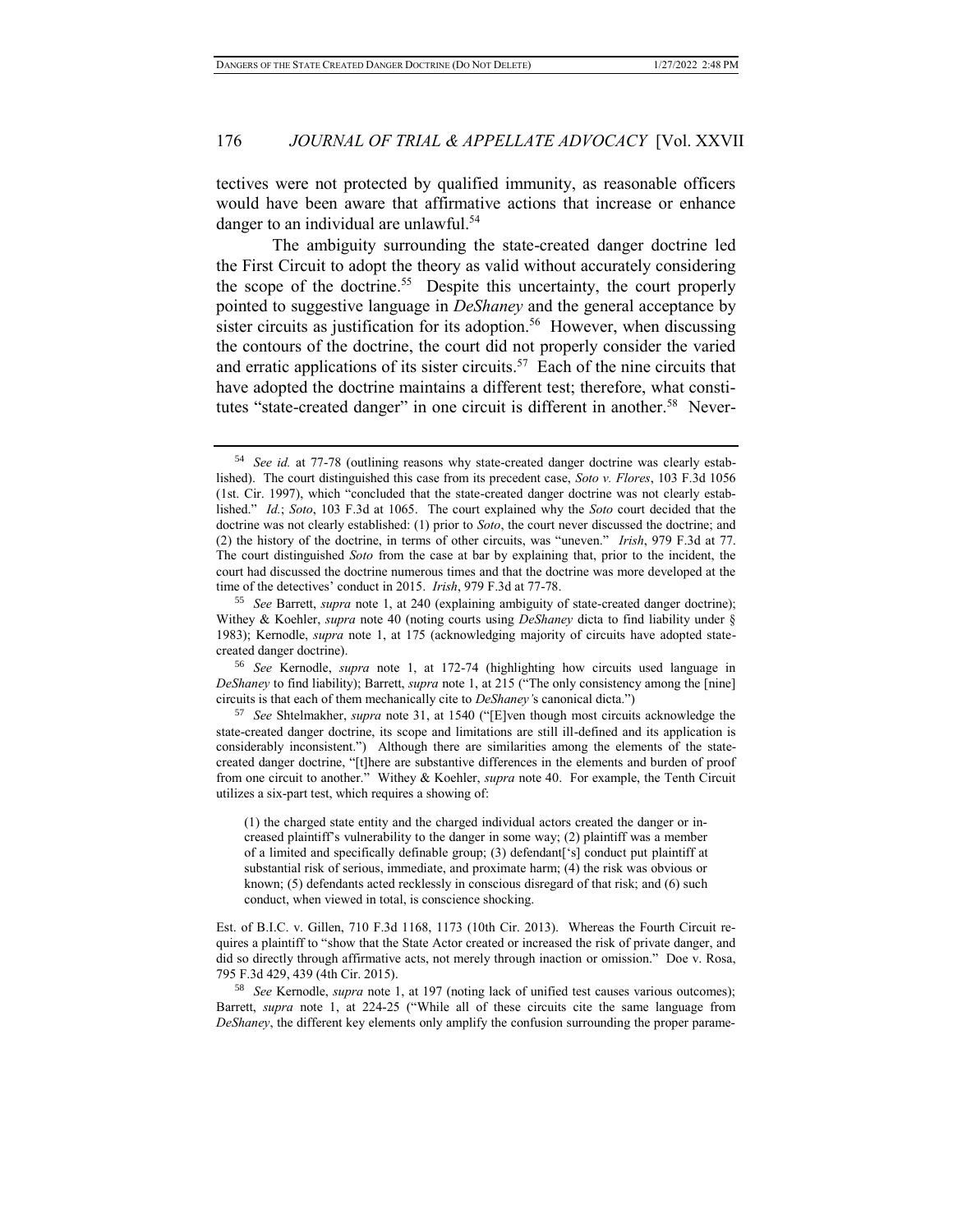theless, the court properly focused on the commonalities between the circuits and identified, at a minimum, that they hold a State Actor liable if the officer's affirmative act creates or enhances danger to the plaintiff and the act is highly culpable.<sup>59</sup> Thus, the court was correct in holding that a constitutional violation occurred under the state-created danger doctrine, as the facts indicate that the detectives' conduct meets the minimum threshold requirement among the circuits. $60$ 

While the First Circuit clearly outlined the requisite elements to assert a state-created danger claim, its application of the test contributed to the confusion surrounding the doctrine. $61$  The First Circuit accepted the district court's reasoning regarding the substantive due process violation; however, the district court evaluated the plaintiff's state-created danger claim under the Third Circuit's test.<sup>62</sup> Despite this, the First Circuit still came to the correct conclusion because the core of the doctrine supports a finding of liability when the State Actors' actions cause or enhance danger to the plaintiff and such conduct is highly culpable.<sup>63</sup> While the court's dis-

<sup>60</sup> *See* Irish v. Fowler, 979 F.3d 65, 75 (1st Cir. 2020) ("This case presents different facts that require us to recognize the state-created danger doctrine and conclude that a reasonable jury could find that a claim has been validly presented on this evidence."); Rivera v. Rhode Island*,* 402 F.3d 27, 35 (1st Cir. 2005) (noting "affirmative act" and "high culpability" as requirements for statecreated danger doctrine); sources cited *supra* note 59 (detailing minimum standard); Zhang *supra* note 40, at 2152-53 (highlighting commonalties of multiple tests). *But see* Kernodle, *supra* note 1, at 178 ("[Circuits] employ various tests with often inconsistent factors and results.")

<sup>61</sup> *See Irish,* 979 F.3d at 75 (outlining new test); *see also* Kernodle, *supra* note 1, at 178 (explaining circuits apply "various test with inconsistent factors and results").

ters of the state-created danger concept. From this, it is fairly inferable that different emphases from different tests can lead to inconsistent judicial results among the [nine] circuits.")

<sup>59</sup> *See* Kernodle, *supra* note 1, at 178 (outlining core elements); *see also* Oren, *supra* note 40, at 1168 ("No matter how it is defined, 'deliberate indifference' is the minimum standard required.") As of today, all circuits that adopted the state-created danger doctrine require an affirmative action by the state official. *See, e.g.*, Okin v. Vill. Of Cornwall-on-Hudson Police Dep't, 577 F.3d 415, 428 (2d. Cir. 2009); Sanford v. Stiles, 456 F.3d 298, 304-05 (3d. Cir. 2006); Doe v. Rosa, 795 F.3d 429, 439 (4th Cir. 2015); Jane Doe v. Jackson Loc. Sch. Dist. Bd. of Educ., 954 F.3d 925, 932 (6th Cir. 2020); D.S. v. E. Porter Cty. Sch. Corp., 799 F.3d. 793, 798 (7th Cir. 2015); Field v. Abbott, 652 F.3d 886, 891 (8th Cir. 2011); Kennedy v. City of Ridgefield, 439 F.3d 1055, 1066 (9th Cir. 2006); Est. of B.I.C. v. Gillen, 710 F.3d 1168, 1173 (10th Cir. 2013); Buetera v. District of Columbia, 235 F. 3d 637, 652 (D.C. Cir. 2001). Furthermore, all circuits "require the State Actor to have some level of culpability regarding his act that led to the plaintiff's harm in order for the government to be liable." Kernodle, *supra* note 1, at 185 (noting different levels of culpability).

<sup>62</sup> *See Irish,* 979 F.3d at 75 (noting acceptance of district court's reasoning); Irish v. Fowler, 436 F. Supp. 3d 362, 413 n.148, 415 (D. Me. 2020) (describing and applying Third Circuit statecreated danger test).

<sup>63</sup> *See* Shtelmakher, *supra* note 31, at 1540 (explaining circuits find liability "if the state itself played a role in creating or increasing the danger to a child, then the state could be liable for a substantive due process violation."); Kernodle, *supra* note 1, at 185 (noting high level of culpability required).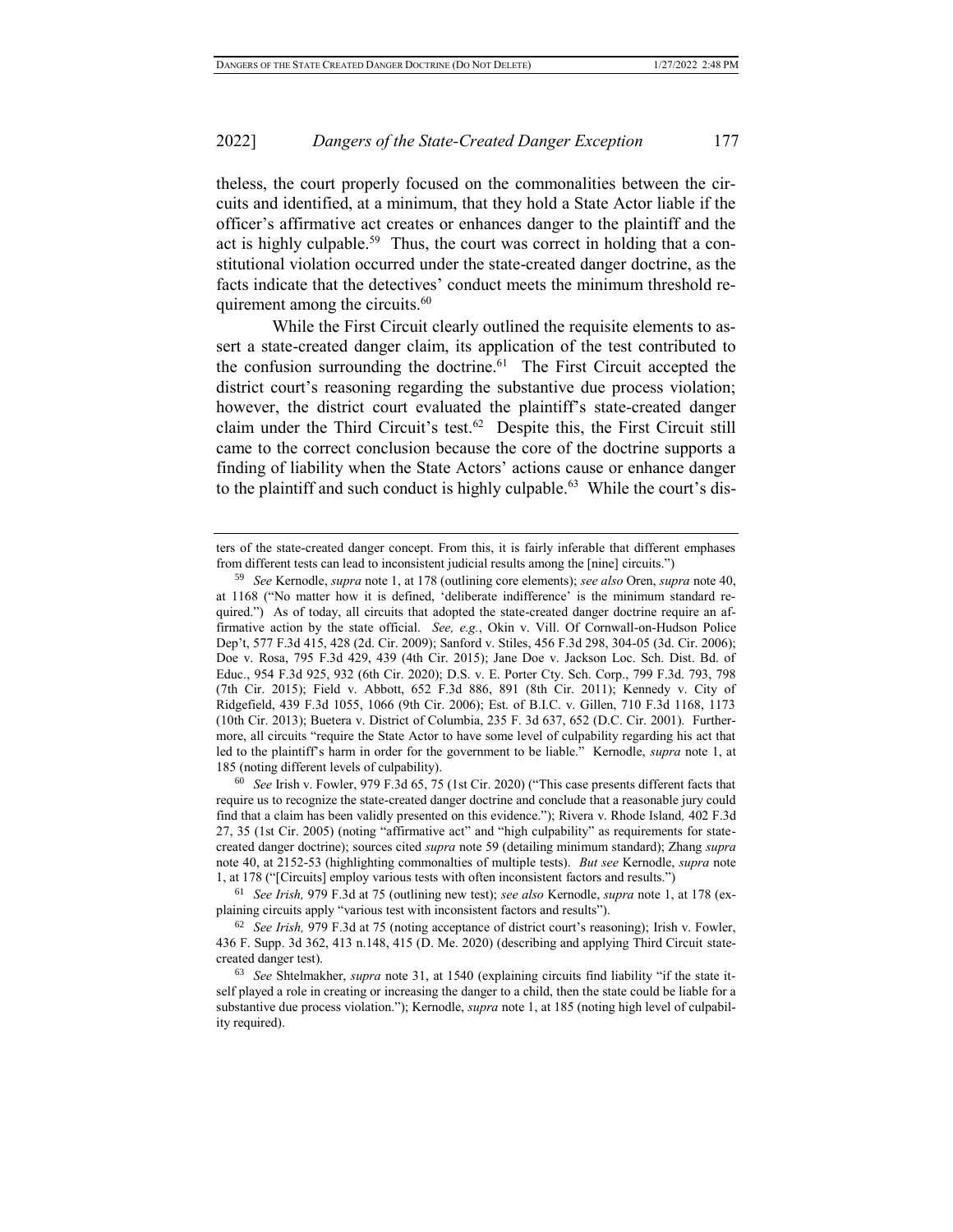regard for the various circuit tests may be logical, its effect could lead to disparate results in determining whether the law was clearly established under a qualified immunity analysis.<sup>64</sup> Unlike many courts that have avoided state-created danger claims by granting qualified immunity on the basis that the doctrine was not "clearly established" at the time of the unlawful conduct, this court concluded that the state-created danger theory was "clearly established" among the circuits.<sup>65</sup> However, the court overlooked the variety among circuit tests when concluding that the doctrine was "clearly established," contributing to the ambiguity surrounding the doctrine.<sup>66</sup>

While it may appear that the court's reasoning as to the establishment of the state-created danger doctrine is flawed due to the differing standards among circuits, the suggestive language in *DeShaney* and the minimum requirements among these circuits indicate that State Actors may be liable if their affirmative action is highly culpable and such act creates or enhances danger to an individual.<sup>67</sup> The First Circuit attempted to clarify the doctrine by explaining the court's analysis of the doctrine.<sup>68</sup> However, the uncertainty surrounding the doctrine still remains, despite the court's decision to join the nine other circuits.<sup>69</sup> Without a uniform approach, the different tests among the courts will likely lead to inconsistent results and allow State Actors to evade liability stemming from substantive due process violations on the grounds that the doctrine is not "clearly estab-

<sup>64</sup> *See* Avery *supra* note 41, at 365-66 (identifying Third Circuit as universal test). Since the Third Circuit test and the First Circuit test are similar, it is likely that the First Circuit's reliance on the district court's analysis did not alter the analysis. *Irish,* 979 F.3d at 75 (outlining First Circuit approach); *see also* Sanford v. Stiles, 456 F.3d 298 (3d Cir. 2006) (detailing Third Circuit approach). However, the different tests among the circuits likely will have a substantial impact on the qualified immunity analysis because the differences may play into whether a court considers the doctrine to be "clearly established." Barrett, *supra* note 1, at 215 (explaining how different tests have affected "clearly established" prong in qualified immunity analysis).

<sup>65</sup> *See Irish,* 979 F.3d at 77 (concluding doctrine "clearly established"); *see also* Schwartz, *supra* note 32 ("[i]n several cases, uncertainties surrounding this doctrine and other aspects of *DeShaney* have led courts to conclude that even if the plaintiff's due process rights were violated, the defendant official is protected by qualified immunity because the defendant did not violate clearly established federal law.")

<sup>66</sup> *See Irish,* 979 F.3d at 77 (concluding persuasive authority sufficient to qualify doctrine as "clearly established"); *see also* Barrett, *supra* note 1, at 241 (explaining "many of the federal courts have amplified *DeShaney's* ambiguities" by lack of uniformity); *see also* sources cited *supra* note 56 and accompanying text (highlighting effect of different tests).

<sup>67</sup> *See* Barrett, *supra* note 1, at 214 ("[N]o clear constitutional standard exists for analyzing state-created danger claims under § 1983 jurisprudence.")

<sup>68</sup> *See* Rivera v. Rhode Island, 402 F.3d 27, 33-34 (1st Cir. 2005) (discussing state-created danger claim).

<sup>69</sup> *See* Kernodle, *supra* note 1, at 197-98 ("The miscellaneous tests currently employed by the circuits present an overwhelming array of standards dizzying to any potential  $\S$  1983 litigant or judge faced with state-created danger case.")